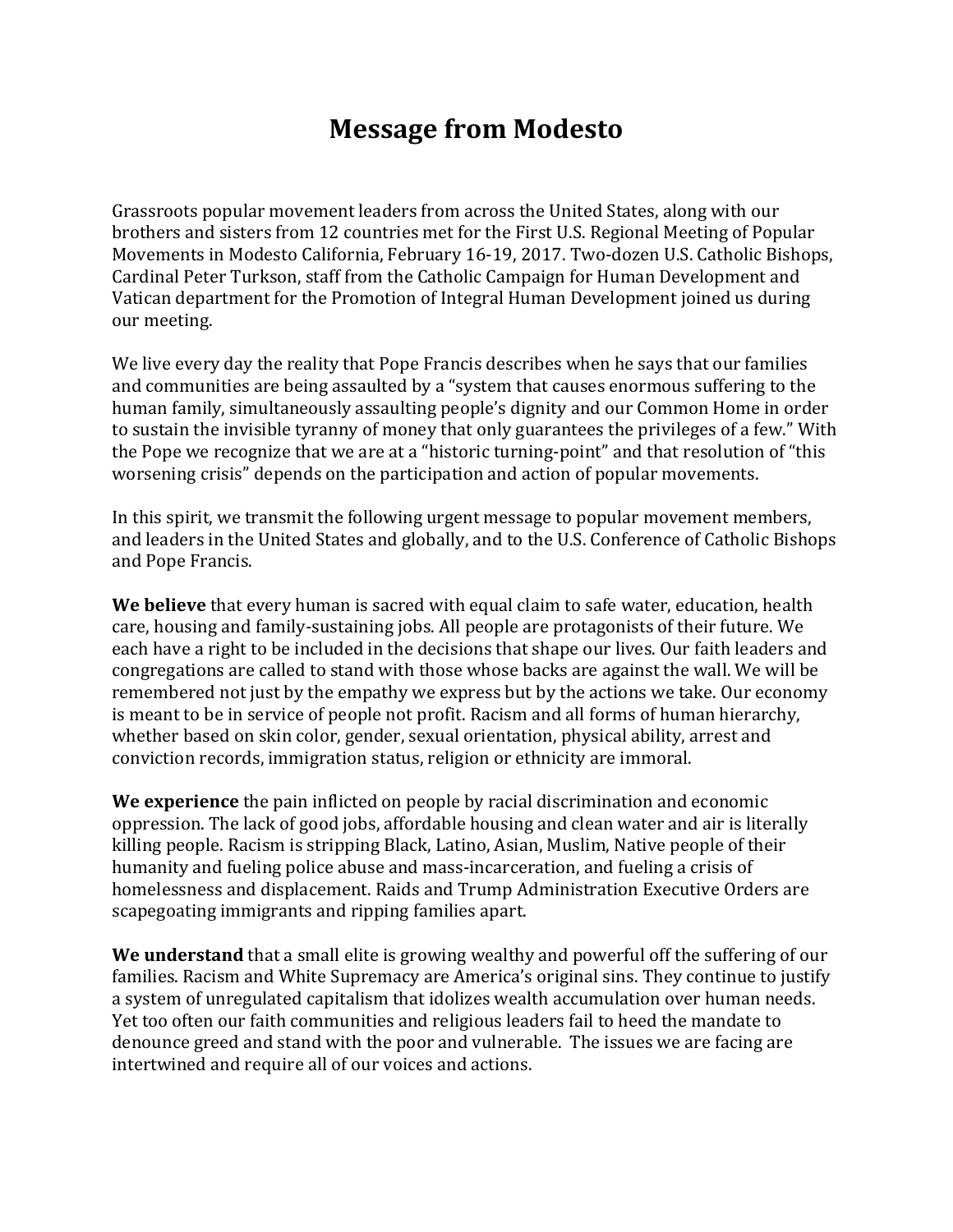As Pope Francis told us: "The system's gangrene cannot be whitewashed forever because sooner or later the stench becomes too strong; and when it can no longer be denied, the same *power that spawned this state of affairs sets about manipulating fear, insecurity, quarrels,* and even people's justified indignation, in order to shift the responsibility for all these ills onto *a "non-neighbor."*

**We propose** the following actions:

### **1. Sanctuary**

We urge every faith community, including every Catholic parish, to declare themselves a sanctuary for people facing deportation and those being targeted based on religion, race or political beliefs. Being a sanctuary can include hosting families at-risk of deportation, accompanying people to ICE check-ins, organizing to free people from detention, holding Defend Your Rights trainings and organizing rapid response teams. All cities, counties and states should adopt policies that get ICE out of our schools, courts and jails, stop handing over people to ICE and end practices that criminalize people of color through aggressive policing and over-incarceration.

As Pope Francis has said to us: "Who is this innkeeper? It is the Church, the Christian *community, people of compassion and solidarity, social organizations. It is us, it is you, to* whom the Lord Jesus daily entrusts those who are afflicted in body and spirit, so that we can *continue pouring out all of his immeasurable mercy and salvation upon them."* 

### **2. Disrupting oppression and dehumanization**

We must put our bodies, money and institutional power at risk to protect our families and communities, using tools that include boycotts, strikes, and non-violent civil disobedience.

As Bishop Robert McElroy said to us, "We must disrupt those who would seek to send troops *into our communities to deport the undocumented, to destroy our families. We must disrupt those who portray refugees as enemies. We must disrupt those who train us to see Muslim men & women as a source of threat rather than children of God. We must disrupt those who* would take away healthcare, who would take food from our children."

## **3. Bold prophetic leadership from faith communities**

At this moment of fear and anxiety, we urge our clergy and faith communities to speak and act boldly in solidarity with our people. As Cardinal Tobin shared with us, sometimes our faith leaders need to walk out in front and show that they are not afraid either. We ask our Catholic Bishops to write a covenant that spells out specific actions that dioceses and parishes should take to protect families in the areas of immigration, racism, jobs, housing, and the environment.